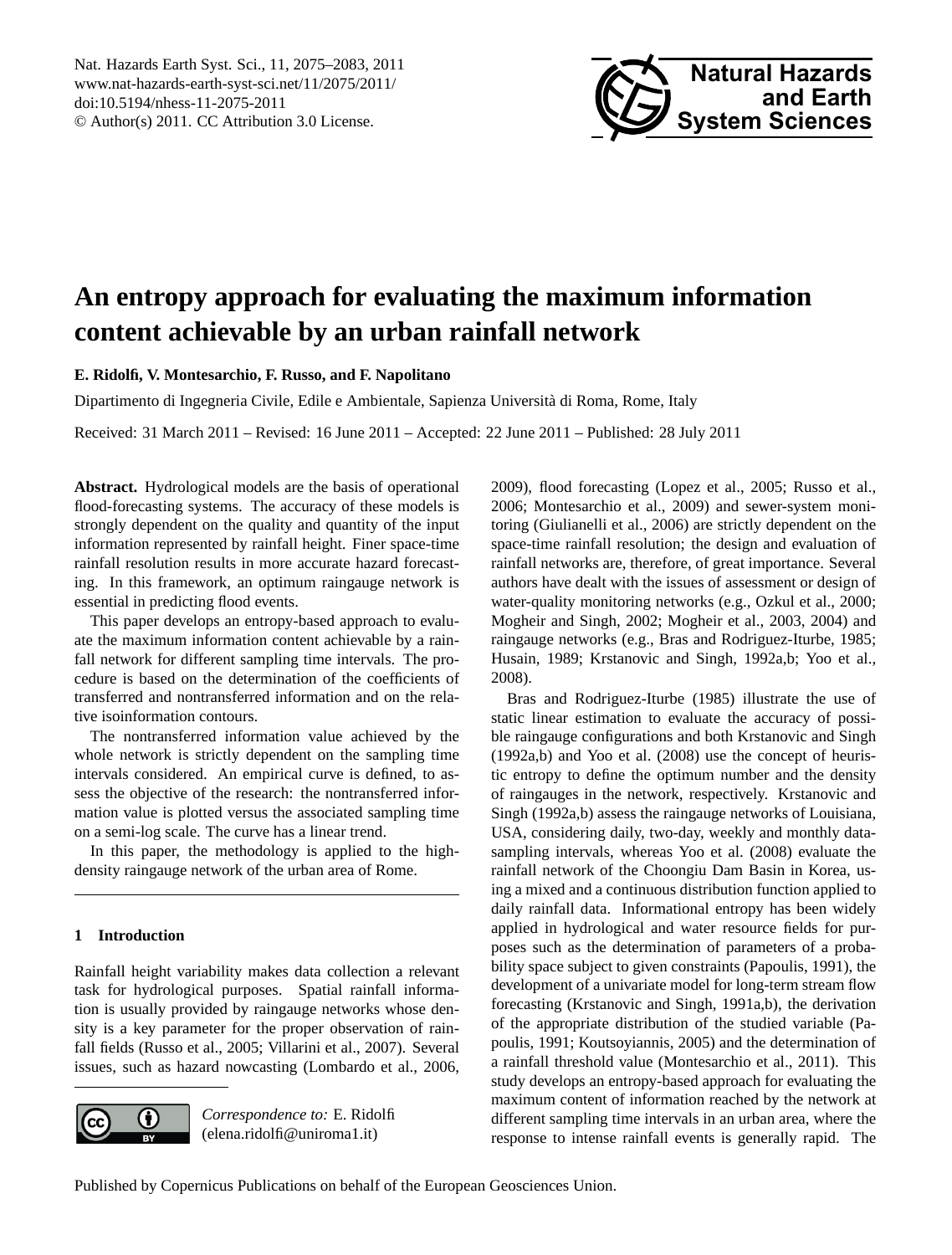

<span id="page-1-1"></span>**Fig. 1.** Map of the rainfall network in Rome. Each raingauge is identified by name.

rainfall data are sampled in time intervals that allow the evaluation of the most relevant rainfall events for urban concentration times, i.e., every three, six and twelve hours. In addition, thirty-minute, hourly, daily, weekly, two-week and monthly sampling times are analysed. First, an overview of the methodology for rainfall entropy estimation is given. Then, using the entropy approach, transinformation and nontransferred information indices are evaluated, to measure the information content of rainfall data. Subsequently, isoinformation contours are plotted using the coefficient of nontransferred information. Finally, a comparative analysis is performed by grouping rainfall data according to seasonality. Both seasons are then combined for the annual data and compared.

#### **2 Classical definition of information entropy**

The concept of entropy was first introduced by Clausius in the context of thermodynamics; it can be interpreted as a measure of disorder in a system. To understand the heuristic aspect of entropy, consider a set of  $n$  events. Because it is not possible to know which of these  $n$  events will occur, the situation is uncertain. In information theory, entropy is a measure of the uncertainty associated with the occurrence of a certain event [\(Papoulis,](#page-8-17) [1991\)](#page-8-17). Information entropy has been applied in different fields because of its important characteristics: versatility, strength and efficiency. An extensive review of applications of this theory in hydrologic and hydraulic fields can be found in [Singh](#page-8-22) [\(1997\)](#page-8-22).

The entropy  $H(X)$  of a discrete-type random vector (RV) is defined as [\(Papoulis,](#page-8-17) [1991\)](#page-8-17):

<span id="page-1-0"></span>
$$
H(X) = E\left[\log_2(x)\right] = -\sum_i p_i \log_2 p_i \tag{1}
$$

where  $P(X = x_i) = p_i$  is the probability that the RV X takes the value  $x_i$ .

The above expression can be generalised for use with logarithms with bases other than 2. Natural logarithms are used in this work and the corresponding entropy values are measured in napiers.

For two discrete-type RVs,  $X$  and  $Y$ , assume the values  $x_i$  and  $y_i$ , respectively; their joint entropy is defined as [\(Pa](#page-8-17)[poulis,](#page-8-17) [1991;](#page-8-17) [Krstanovic and Singh,](#page-8-14) [1992a\)](#page-8-14):

$$
H(X,Y) = -\sum_{i,j} p_{i,j} \log_2 p_{i,j}
$$
 (2)

where  $p_{i,j} = p(X = x_i, Y = y_j)$  is the joint probability of a particular combination of the rainfall records of two raingauges (e.g., X and Y).  $H(X, Y)$  represents the total amount of uncertainty associated with realisation  $x_i$  and  $y_j$  of the two raingauges.

The conditional entropy is [\(Papoulis,](#page-8-17) [1991;](#page-8-17) [Krstanovic](#page-8-14) [and Singh,](#page-8-14) [1992a\)](#page-8-14):

$$
H(X|Y) = H(X,Y) - H(Y)
$$
\n<sup>(3)</sup>

The previous results can be generalised to an arbitrary number of RVs, as explained in [Krstanovic and Singh](#page-8-14) [\(1992a\)](#page-8-14). To optimize a rainfall network, it is important to evaluate how much information is repeated in two or more raingauges and how much has not yet been transferred. In this way, it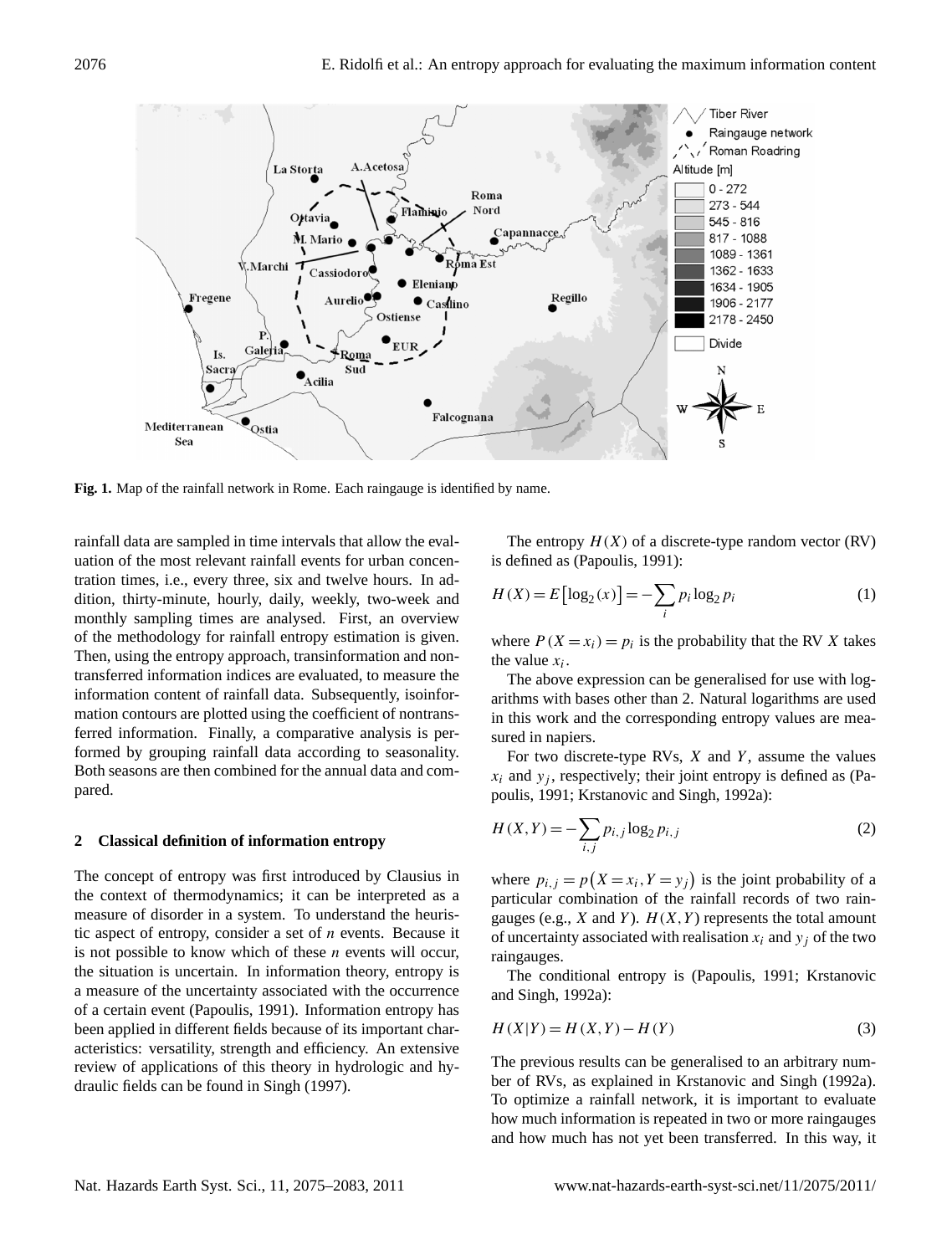

<span id="page-2-1"></span>**Fig. 2.** Coefficient of nontransferred information for sampling time intervals of  $d = 30$  min, 6 and 12h for the summer (left) and winter (right) seasons in Rome. The maximum content of non-redundant information is quoted in the box for each sampling time. This result is the value assumed by  $t$ , corresponding to the last raingauge added to the network. The same values are presented on a semi-log scale in Fig. [5](#page-5-0) for each season.

is possible to identify the raingauges that yield repetitive information. The transinformation index is used to compute common information provided by two or more variables and to evaluate their redundant information. For two stochastically dependent RVs  $X$  and  $Y$ , the difference between the sum of the marginal entropies and the joint entropy equals the transinformation index [\(Amorocho and Espildora,](#page-8-23) [1973;](#page-8-23) [Harmancioglu and Yevjevich,](#page-8-24) [1985;](#page-8-24) [Krstanovic and Singh,](#page-8-14) [1992a\)](#page-8-14):

$$
T(X,Y) = H(X) + H(Y) - H(X,Y)
$$
\n(4)

This parameter defines the amount of information that is repeated in both RVs. If two RVs are independent, their transinformation coefficient equals zero because the variables considered have no information in common.

In the multivariate case, this index represents a measure of the repeated information that results when the  $i$ -th raingauge is added to the network and can be defined as [\(Krstanovic](#page-8-14) [and Singh,](#page-8-14) [1992a\)](#page-8-14):

<span id="page-2-0"></span>
$$
T((X_1, X_2, ..., X_{i-1}), X_i) =
$$
  
= H(X<sub>1</sub>, X<sub>2</sub>, ..., X<sub>i-1</sub>) - H((X<sub>1</sub>, X<sub>2</sub>, ..., X<sub>i-1</sub>)|X<sub>i</sub>), (5)

The coefficient of nontransferred information permits the description of the amount of uncertainty remaining in the raingauge network when a new raingauge is added. In heuristic terms, it represents the nontransferred information through two or more variables. In the bivariate case, the nontransferred information index is defined as [\(Harmancioglu and](#page-8-24) [Yevjevich,](#page-8-24) [1985;](#page-8-24) [Krstanovic and Singh,](#page-8-14) [1992a\)](#page-8-14):

$$
t_2 = \frac{T_0 - T_i}{T_0}, 0 \le t_2 \le 0
$$
\n<sup>(6)</sup>

where  $T_0$  is the upper limit of transferrable information between variables (in the bivariate case  $T_0$  is equal to the marginal entropy of the RV with the maximum value of marginal entropy) and  $T_i$  is the common information between the considered variables.

## **3 Evaluation of the maximum content of nonredundant information achieved by the network**

To evaluate the adequacy of a raingauge network, it is important to know how much information was actually transferred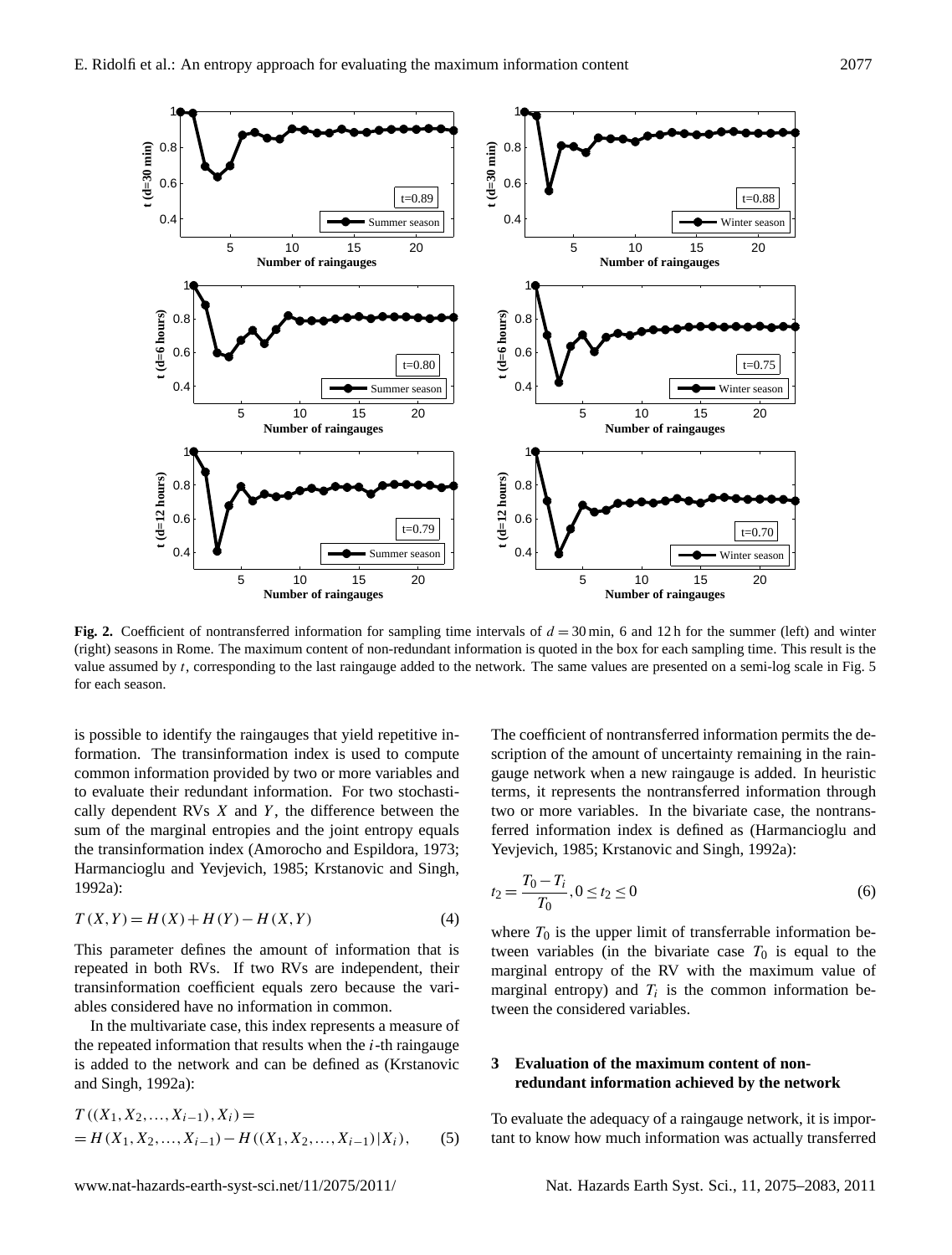

<span id="page-3-1"></span>**Fig. 3.** Coefficient of nontransferred information for sampling time intervals of  $d = 24$  h, 1 week and 1 month for summer (left) and winter (right) seasons in Rome. The maximum content of non-redundant information is quoted in the box for each sampling time. This result is the value assumed by t, corresponding to the last raingauge added to the network. The same values are presented on a semi-log scale in Fig. [5](#page-5-0) for each season.

between variables and how much information remains to be transferred. In this study, the parameters of transferred and nontransferred information are used to answer these questions.

First, the most important raingauge of the network is determined. According to the Principle Of Maximum Entropy (POME), the raingauge with the maximum value of marginal entropy, as defined in Eq. [\(1\)](#page-1-0), is the central raingauge of the network.

Second, the conditional entropy of the central raingauge with respect to all the others is computed. The raingauge that gives the lowest redundant information is defined by:

$$
\min[T(X, Y)] = \min[H(X) - H(X|Y)] \tag{7}
$$

where  $X$  is the RV of the central raingauge and  $Y$  is the RV of the raingauge which has the least amount of information in common with the first. The latter is the second most important raingauge in the network. It is then necessary to calculate how much information will be provided to the network by adding additional raingauges to the two principals, one raingauge at a time. To find the  $i$ -th most important raingauge, it is necessary to retain the  $(i - 1)$  most important raingauges

and compute their conditional entropies with respect to the  $i$ -th. The most important  $i$ -th raingauge is evaluated by minimising Eq. [\(5\)](#page-2-0):

$$
\min[T((X_1, ..., X_{i-1}), X_i)] =\n= \min[H(X_1, ..., X_{i-1}) - H((X_1, ..., X_{i-1})|X_i)]
$$
\n(8)

By following this process step-by-step, it is possible to evaluate the order of importance of the raingauges in the network.

For every added raingauge in order of importance, the coefficient of nontransferred information is computed. In adding the  $i$ -th raingauge:

<span id="page-3-0"></span>
$$
t_i = \frac{H((X_1, ..., X_{i-1})|X_i)}{H(X_1, ..., X_{i-1})}
$$
  
= 
$$
\frac{H(X_1, ..., X_i) - H(X_i)}{H(X_1, ..., X_{i-1})}.
$$
 (9)

If, at step i, it is the case that  $t_i > t_{i-1}$ , then the new raingauge has repetitive information. In contrast, if  $t_{i-1} > t_i$ , the raingauge added at the  $i$ -th step has new information. The greater the difference between the values of the coefficient at any step, the greater the information gained by the network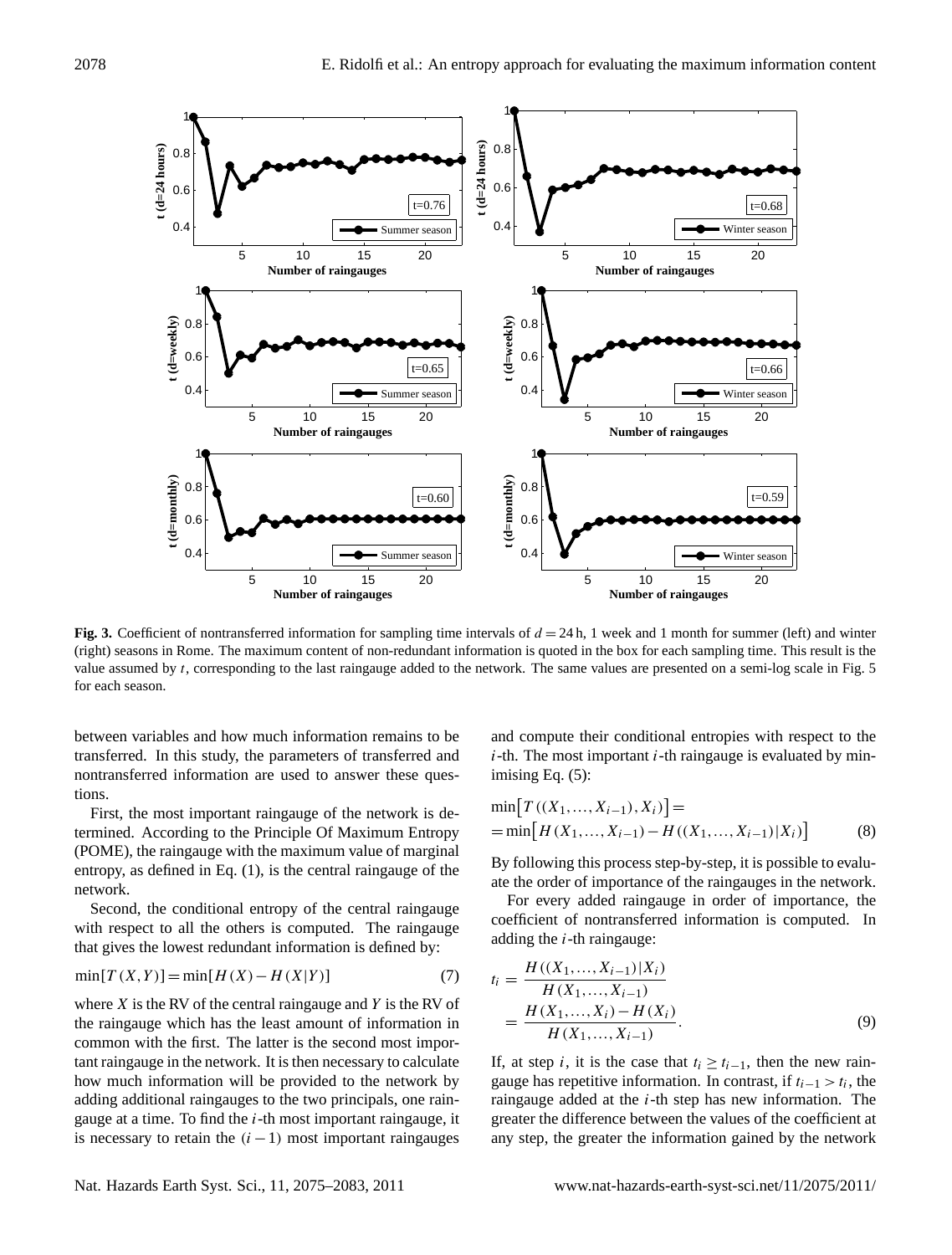

<span id="page-4-0"></span>**Fig. 4.** Coefficient of nontransferred information for sampling time intervals of  $d = 30$  min, 6, 12, 24 h, 1 week and 1 month for annual data in Rome. The maximum content of non-redundant information is quoted in the box for each sampling time. This result is the value assumed by t, corresponding to the last raingauge added to the network. The same values are presented on a semi-log scale in Fig. [5.](#page-5-0)

through the addition of a new raingauge at that step. If the addition of a new raingauge results in no new information, it can be assumed that the raingauge is contributing only redundant information. Its complementary relative measure,  $(1-t_i)$ , describes the amount of transferred information.

#### **4 Case study: the urban area of Rome**

The methodology is applied to a case study of the metropolitan area of Rome. The target area contains twenty-four stations in its raingauge network. The dataset covers a period of eighteen years from 1992 to 2009 and has a ten-minute time resolution.

The historic rainfall sequences are divided into a summer season (1 April to 30 September) and a winter season (1 October to 31 March). Both seasons were combined to produce annual data. For analysis, records were sampled in time intervals of 30 min, 1 h, 3 h, 6 h, 12 h, 1 day, 1 week, 2 weeks and 1 month. The raingauge named Castello Vici was eliminated from the analysis because great amounts of data were missing. Therefore, twenty-three raingauges were included in the analysis. A map of the rainfall network examined is shown in Fig. [1.](#page-1-1)

#### **4.1 Data analysis**

The entropy approach, as explained in the previous sections, involves univariate and multivariate discrete probabilities. To evaluate the marginal probability of each RV, divide the values of the considered RV into  $v$  categories (class intervals). The number of these class intervals has been defined in [Mogheir et al.](#page-8-10) [\(2003\)](#page-8-10):

$$
v = 1 + 1.33 \log(n) \tag{10}
$$

where  $n$  is the length of the time series of the considered variables. Once computed, the frequency associated with each class (i.e., how many values of the time series fall in each class interval), is divided by the number of elements of the time series itself (i.e.,  $n$ ); the marginal probability is thereby determined.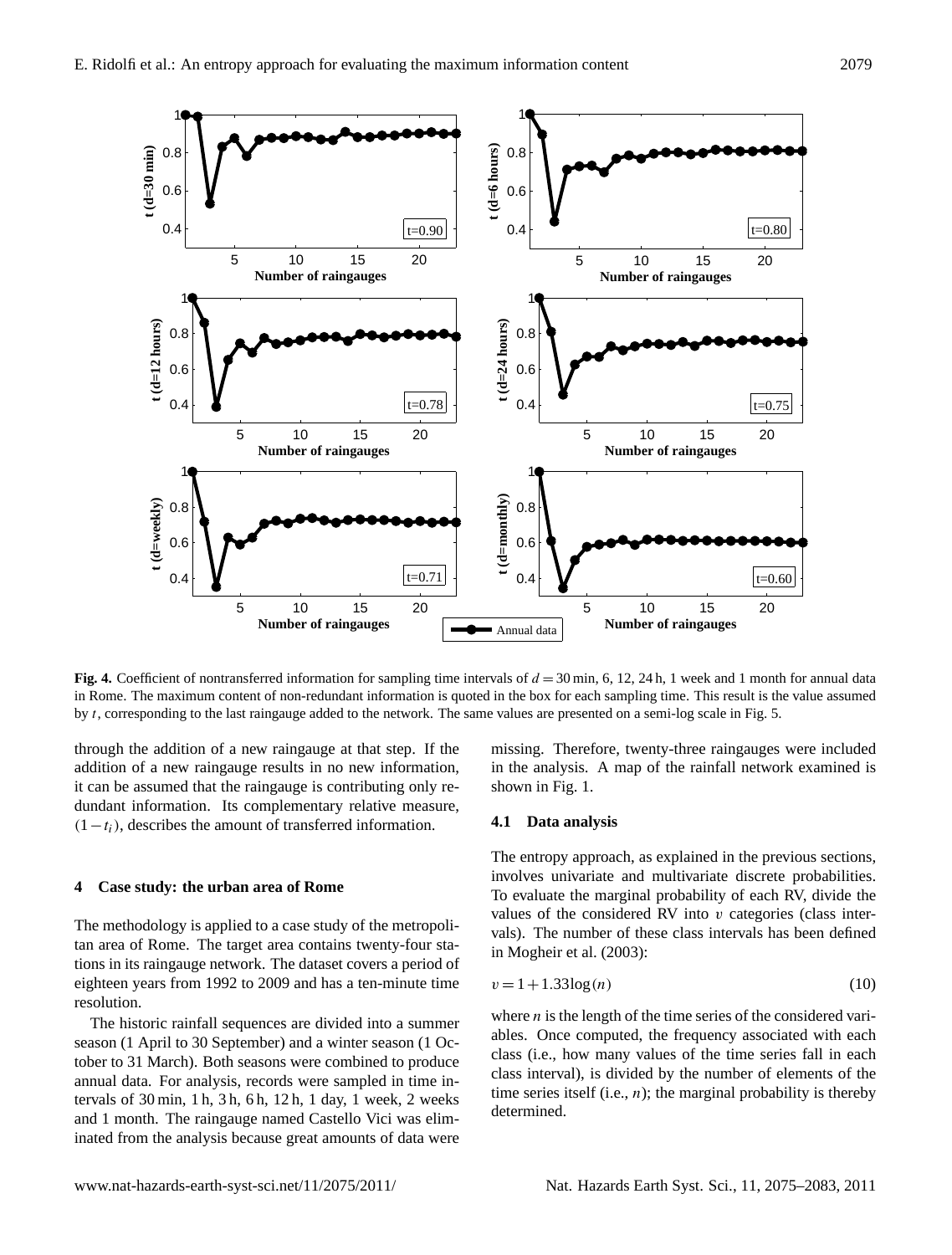



<span id="page-5-0"></span>**Fig. 5.** Simple linear regression curve for maximum non-redundant information curve for summer and winter seasons (above) and annual data (below) on a semi-log scale. The equation and the coefficient of determination  $(R^2)$  of each regression curve are given in the box below each plot.

To evaluate the bivariate or multivariate probabilities, it is necessary to construct either a two- or  $n$ -dimensional contingency table, respectively. The bivariate case will be presented here [\(Mogheir et al.,](#page-8-10) [2003\)](#page-8-10). Divide the values of the RV  $X$  into  $v$  categories. The random variable  $Y$  is assumed to have  $u$  categories. The marginal frequencies are denoted by  $f_i$  and  $f_j$ , and the joint frequency is  $f_{ij}$ . The joint frequency corresponds to the number of elements of the X RV that fall in the  $i$ -th class when elements of the  $Y$  RV fall in the  $j$ -th class. An extensive description and an example of this methodology can be found in [Mogheir et al.](#page-8-10) [\(2003\)](#page-8-10).

## **4.2 Interpretation of nontransferred information results**

The objective of this study is to determine the maximum non-redundant information content that the network collects at different sampling time intervals. First, the central raingauge was defined. Then, at each step of the raingauge selection process, another raingauge with the minimum value of transferred information was added to the network, and the coefficient of nontransferred information was evaluated as in Eq. [\(9\)](#page-3-0).

The coefficient of nontransferred information was plotted for every sampling time interval.

In both seasons (Figs. [2](#page-2-1) and [3\)](#page-3-1) and for an annual aggregation time (Fig. [4\)](#page-4-0), the last value of the nontransferred information index is greater for the 30-min sampling time than for the monthly sampling time. The amount of non-redundant information provided by the whole network decreases with the increase in the rainfall sampling time. In fact, for greater sampling of time intervals, the information that raingauges provide is more redundant than that obtained using smaller sampling times. The reason for this redundancy is that for greater sampling times, the rainfall field is more uniform over the area and raingauge measures are nearly similar.

In the winter season, the index reaches a smaller value than in summer (Figs. [2](#page-2-1) and [3\)](#page-3-1). In urban Rome, winter raingauges provide more valuable information because of the regional climate: because winter is more rainy than summer,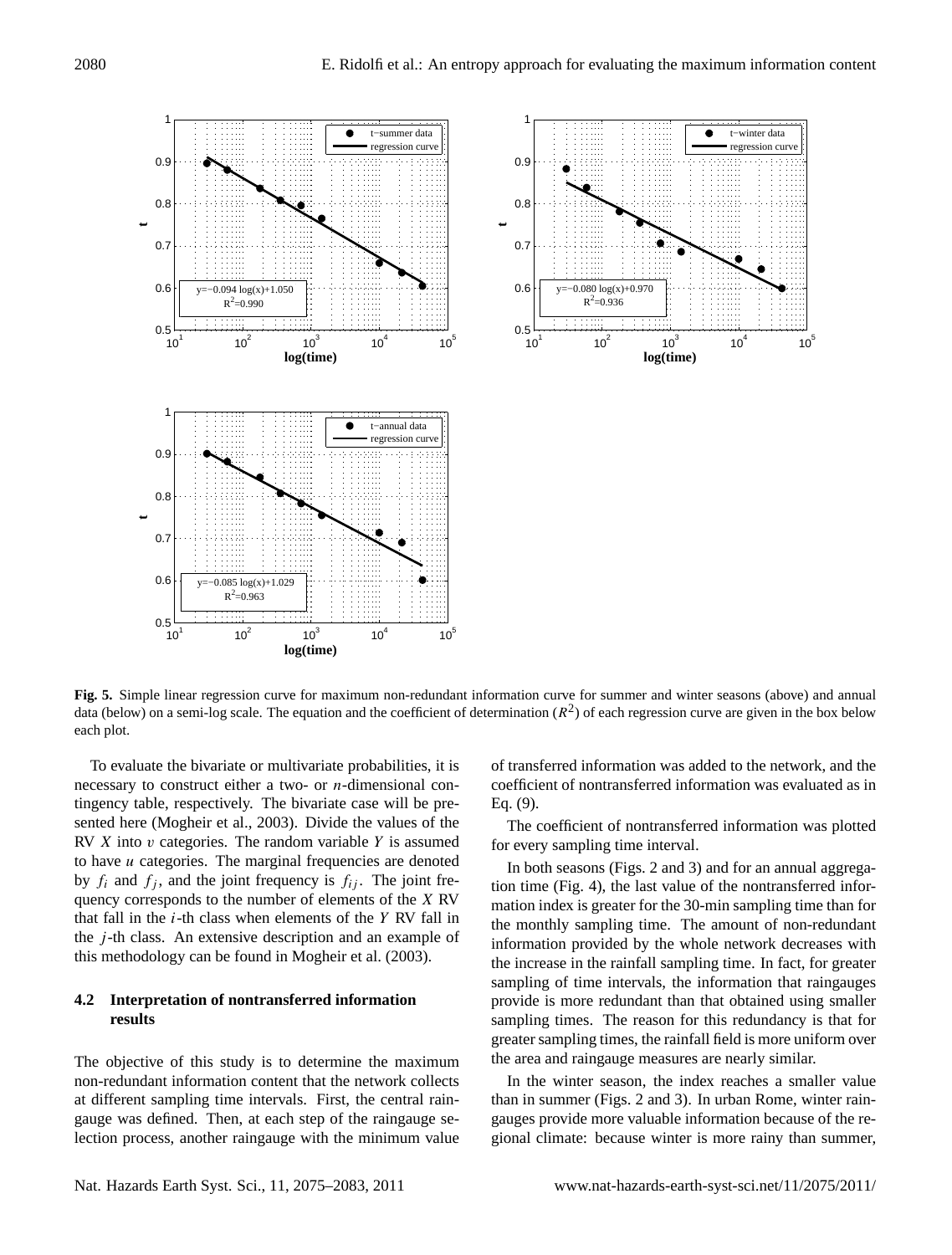

<span id="page-6-0"></span>**Fig. 6.** Rome area isoinformation contours for sampling time intervals of  $d = 30$  min, 6 and 12 h for summer (left) and winter (right) seasons. The colour bar varies from 0.34 to 1 and shows the value achieved by the nontransferred information index. The dashed line represents the Roman roadring.

the network provides a greater quantity of data during that season, and these data are relatively more redundant.

In the winter season in the weekly sampling time interval and in both seasons in the monthly sampling time interval (Fig. [3\)](#page-3-1), the nontransferred information coefficient, after a little variation, remains constant.

For the monthly sampling time interval, in the summer season (Fig. [3\)](#page-3-1) the 11th raingauge does not provide an information gain to the network. Its nontransferred information index has the same value as that of the previous raingauge. The same behaviour can be noticed for all the following raingauges. In the winter season (Fig. [3\)](#page-3-1), the nontransferred information index reaches a constant value corresponding to the 14th raingauge.

For the weekly sampling time interval (Fig. [3\)](#page-3-1) in the winter season, the nontransferred information index remains constant and corresponds to the last two raingauges.

For the annual data from the monthly sampling time interval (Fig. [4\)](#page-4-0), the constant value of the nontransferred information index is reached for the last raingauge added.

It can, therefore, be inferred that the network converges on a constant value of nontransferred information that represents the maximum value of information that the network can achieve. This behaviour can be observed for each sampling time: the  $t_i$  oscillates around a constant value in correspondence to the last raingauges added to the network. The lower the magnitude of the difference between a  $t_i$  and a  $t_{i-1}$  value, the less the information that is added by the  $i$ -st raingauge.

For each sampling time interval, the constant value is achieved by considering a different number of raingauges.

The maximum value of information reached at each sampling time can be described with an empirical curve.

For both seasons and for the annual aggregate data, the latter value of the nontransferred information index is plotted against the corresponding sampling time interval on a semi-log scale (Fig. [5\)](#page-5-0). The plot shows scale-invariance. The relation between the two variables is linear on the semi-log scale. It can, thus, be inferred that once this curve is known for a given network, the maximum value of nontransferred information can be obtained for the other sampling times.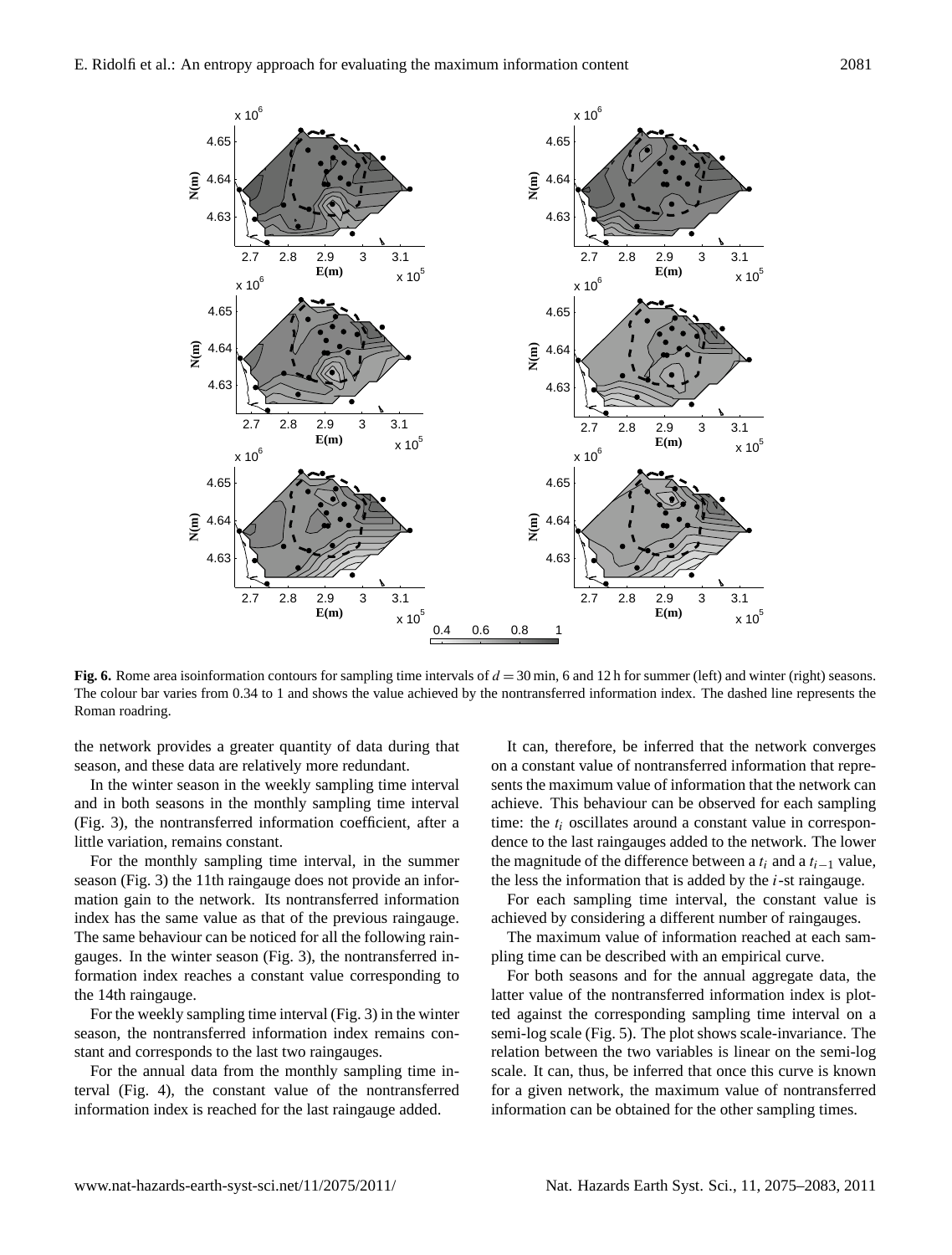

<span id="page-7-0"></span>**Fig. 7.** Rome area isoinformation contours for sampling time intervals of  $d = 1$  day, 1 week and 1 month for summer (left) and winter (right) seasons. The colour bar varies from 0.34 to 1 and shows the value achieved by the nontransferred information index. The dashed line represents the Roman roadring.

#### **4.3 Isoinformation contours**

In evaluating the coefficient of nontransferred information between the central and the other raingauges, it is possible to construct isoinformation contours, the lines of equal common information between the i raingauges considered. The value of  $t_i$  is evaluated with Eq. [\(9\)](#page-3-0). Contours of isoinformation plotted on a map of the area analysed provide a complementary view of the results represented in Figs. [6](#page-6-0) and [7.](#page-7-0)

These contours encompass the central raingauge, where  $t_i$  has a value of 1 and no information has been transferred. Summer and winter evaluations are compared for each sampling time interval. As explained in the previous section, the network reaches a lower value of nontransferred information with smaller sampling time intervals in winter. It can be observed that in the summer season, the central raingauge is Capannacce (Figs. [6](#page-6-0) and [7\)](#page-7-0), located in the northeast near the Sabatini Mountains. In summer, significant amounts of information are accrued in the rainiest area (located near the mountains), whereas in the urban and coastal areas, less information is collected. For sampling times of 3, 12 and 24 h,

1 day, 1 week and 1 month, the raingauge that gives the lowest nontransferred information index value is located on the coast, on the other side of the network. In winter, the principal raingauge is not the same for each sampling time interval. Therefore, the rainfall information is distributed over the region, not concentrated in a single area.

## **5 Conclusions**

This work presents an evaluation of the rainfall network of the metropolitan area of Rome using entropy and defines an empirical method to assess the maximum non-redundant information achievable by a rainfall network at different sampling time intervals.

The rainfall records are divided according to seasonality and into different sampling intervals. For each season and each sampling time, the raingauge that contains the greatest rainfall information is identified.

Data from the summer and winter seasons are merged to obtain an annual rainfall record. The results for the summer